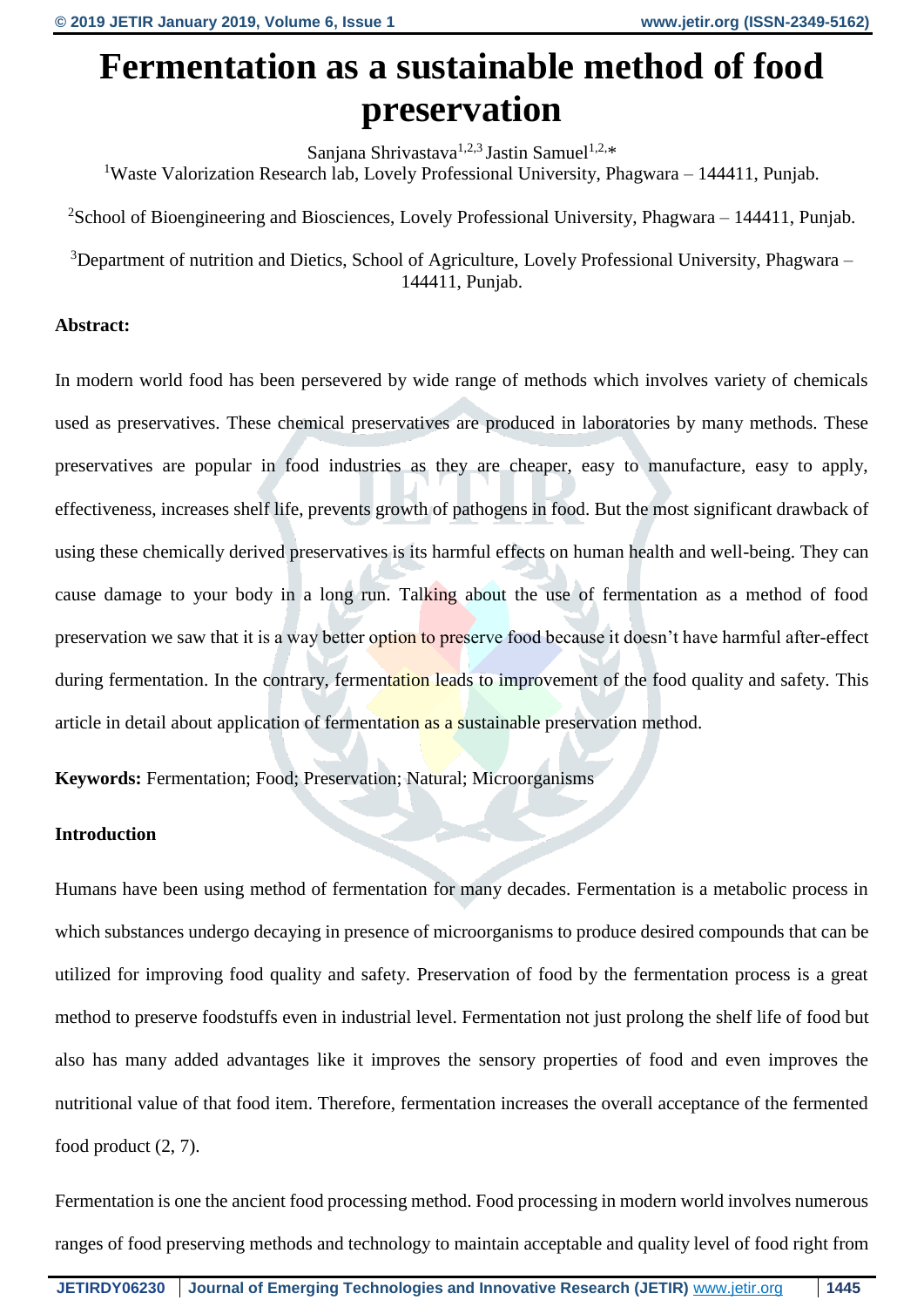processing till its consumption. Nowadays fermentation as a method of food preservation has gain attention which had been exploited since many years. This change has occurred due to the discovery of benefits of fermentation and fermented food items. Fermentation is also a cheap food preserving method which makes it to be deserving for its use in broad industrial levels (7).

#### **Fermentation- Historical Perspective**

Fermentation has been used by man for thousands of years. In Iraq around 6000 BC cheese production was developed. Later on, Egyptians found the use of yeast for leavened bread making wine production followed by discovery of beer from fermented barley by Sumerians then came the discovery of antibiotic from moldy soybean used by Chinese in 500 BC. Then first distillery of whisky was established in Ireland (3). In 1500 AD yogurt and sauerkraut fermentation is discovered. Pasteurisation which is a sterilisation process that involves heating and rapid cooling treatment was developed by Louis Pasteur in 1861AD. After all these discoveries *Nisin* as a preservative was discovered which is an inhibitory protein substance isolated during *cheese* making in England (3, 7).

#### **Fermentation of Food**

Fermentation is a controlled metabolic decaying process in which breakdown of carbohydrates (starch, sugars, etc) takes place in presence of microbes (molds, yeast, etc) occurs, resulting in formation of alcohol or acid. Bacteria produces lactic acid and yeast produces alcohol from carbohydrate fermentation (2).

During fermentation the food product undergoes many changes physically, chemically as well nutritionally.

- Fermentation is a natural way to preserve variety of food products.
- Fermentation enhances the organoleptic attributes of food like texture, flavour, aroma, etc.
- Preservation of food by fermentation improves the nutritional composition of the food product hence making it a better food product for consumption.
- Fermentation is a cost-effective method for food preservation as it needs smaller amount of starter culture which can ferment large amount of food at one go.
- Fermented food products boost our immune system by preventing pathogenic microbial infections in our body. Thus, it strengthens our overall well-being and health.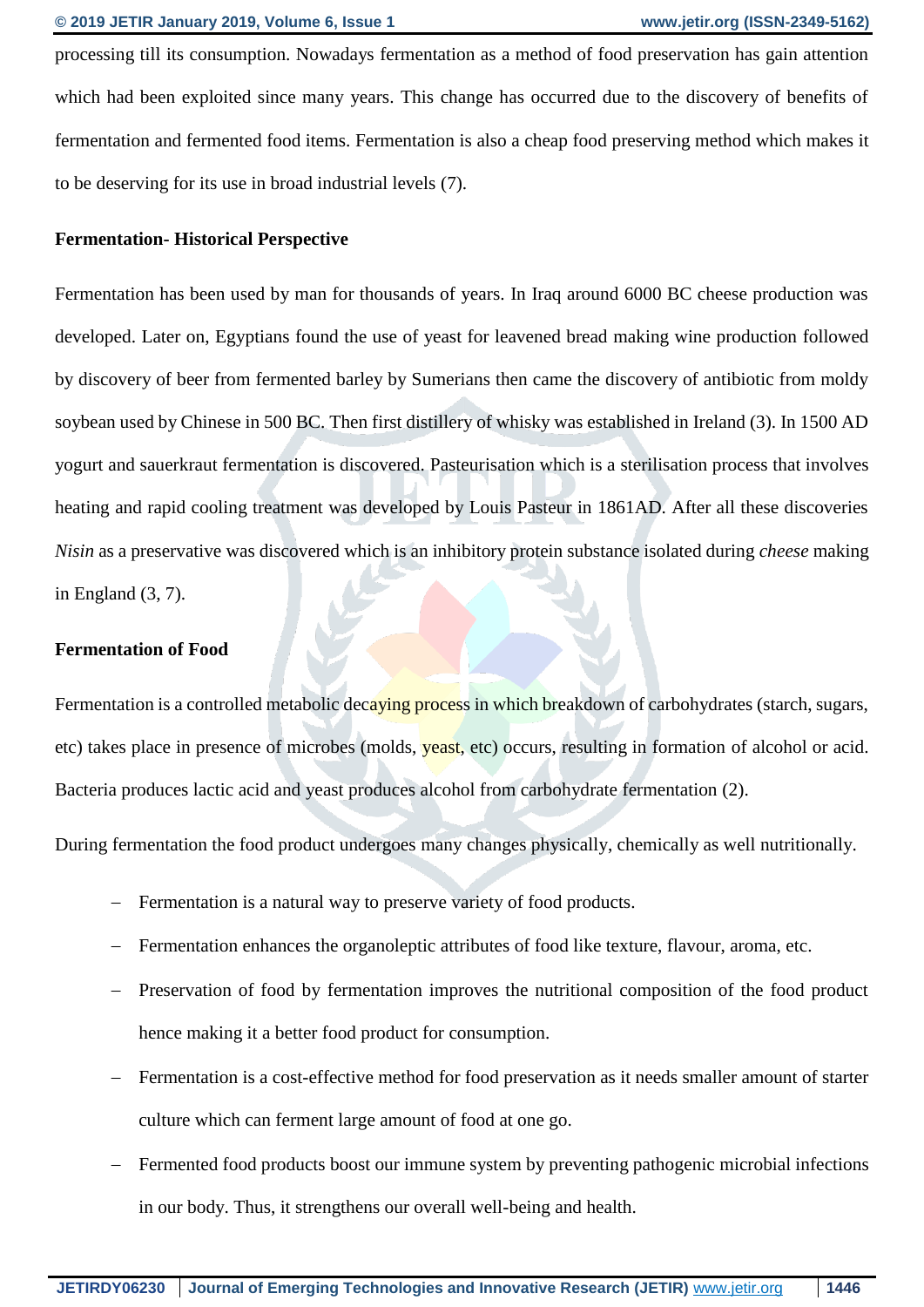Keeping these benefits in mind, fermentation has gained popularity for industrial purposes and is being used in today's food industries as a potential preservation technique to preserve many food stuffs in a large scale for mass consumption and production (3, 5).

#### **Fermented Foods and its Preservation**

Fermented foods can be defined as the food which has been subjected to desirable physical and biological changes by the action of microbes (yeast, molds, etc) or enzymes that provides the food with significant modification of the food as a whole (5).

There are numerous varieties of fermented foods available in the market and prepared at home.

Beer, wine, cheese, yogurt, kefir, sauerkraut, natto, kimchi, pickles, soy sauce, miso, tempe, hamanatto, apple cider vinegar, kombucha, fermented- meat, fish, vegetables and many cereal products, and so on, these are mainly produced at large scale in food industries. However, they can also be prepared at home. Some more fermented products that are generally prepared at home are idli, dosa, dhokla, appam, fermented rice or kali, etc. (9). These fermented foods are widely consumed and fermentation leads to enhancement of its shelf life by acting as a food preservative technique.

#### *Cheese*

Cheese is a milk-based product obtained from casein (milk protein) coagulation. Milk contains lactose sugar which is subjected to fermentation to produce lactic acid by addition and action of bacterial starter culture (*Streptococcus cremoris, streptococcus lactis,* etc).

Milk is then left with coagulated casein proteins, then the separation of casein from whey is done. After this cheese is left for ripening by microbial action to obtain cheese followed by its proper packing (2).

Shelf- life of cheese is increased as a result of fermentation and it can stay unspoiled if kept in a proper way up to several weeks to several months.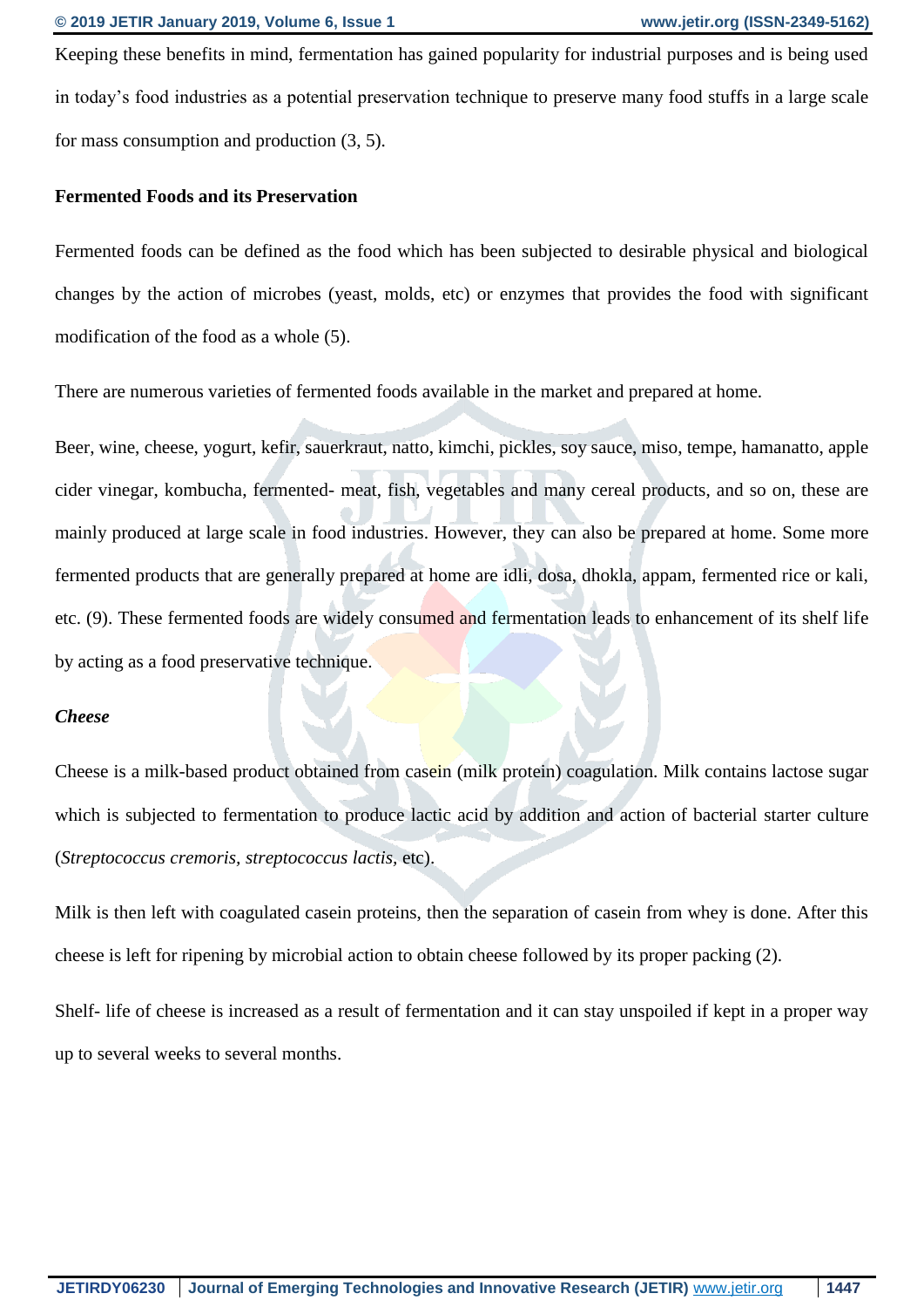#### *Wine*

Wine is an alcoholic beverage or liquid which is significant for both industries as well as for commercial purpose. Wine making starts with fruit selection – grapes which has important acids, esters and other compounds which are required to make wine naturally (4,6). Wine making starts with fruit selection – grapes which has important acids, esters and other compounds which are required to make wine naturally. Then squashing is done (mashing of grapes) to obtain pulp. Then it's the turn for fermentation which occurs naturally within some hours (6-12 hrs) by addition and action of yeast present in air (10). Fermentation is continued till dry wine is obtained by the transformation of sugar present in grapes to alcohol.

Fermentation occurs for longer period of time so it is stopped before whole of the sugar is converted to alcohol to get sweet wine. Lastly classification, bottling and aging process completes produced the final product (10). Fermentation of wine results in its longer shelf- life and if the wine is kept in a proper manner in appropriate conditions then it can stay unspoiled up to some days to years depending the type of wine.

#### *Soy sauce*

Soy sauce is a very popular food ingredient and is widely used in Chinese, Japanese and Indochinese cuisines. It is a dark coloured fermented liquid which is salty in taste and is a product of soy beans. To obtain good quality of soy sauce firstly soy beans are cooked for about 4-5 hours and then left for cooling. After this equal quantity of roasted and ground wheat is added. Then the mixture is seeded with *Aspergillus oryzae* for initial fermentation process followed by addition of salt (9). This whole mixture is left for maturation for about six months to three years when further fermentation occurs. The product is then finally strained and packed (9). Soy sauce due to fermentation preservation can be stored for about six months or more if kept in proper condition and temperature.

#### **Fermentation- As a food Preservation and its effect on Pathogens**

All food items contain micro-organism of different types and origin. Their number, domination, presence and absence depend on various significant factors (6). They may be lower in number initially in a food item but they can further grow and multiply if there is availability of favourable conditions and environment. Likewise, lactic acid bacteria (LAB) which is being used widely in fermentation and preservation process of food items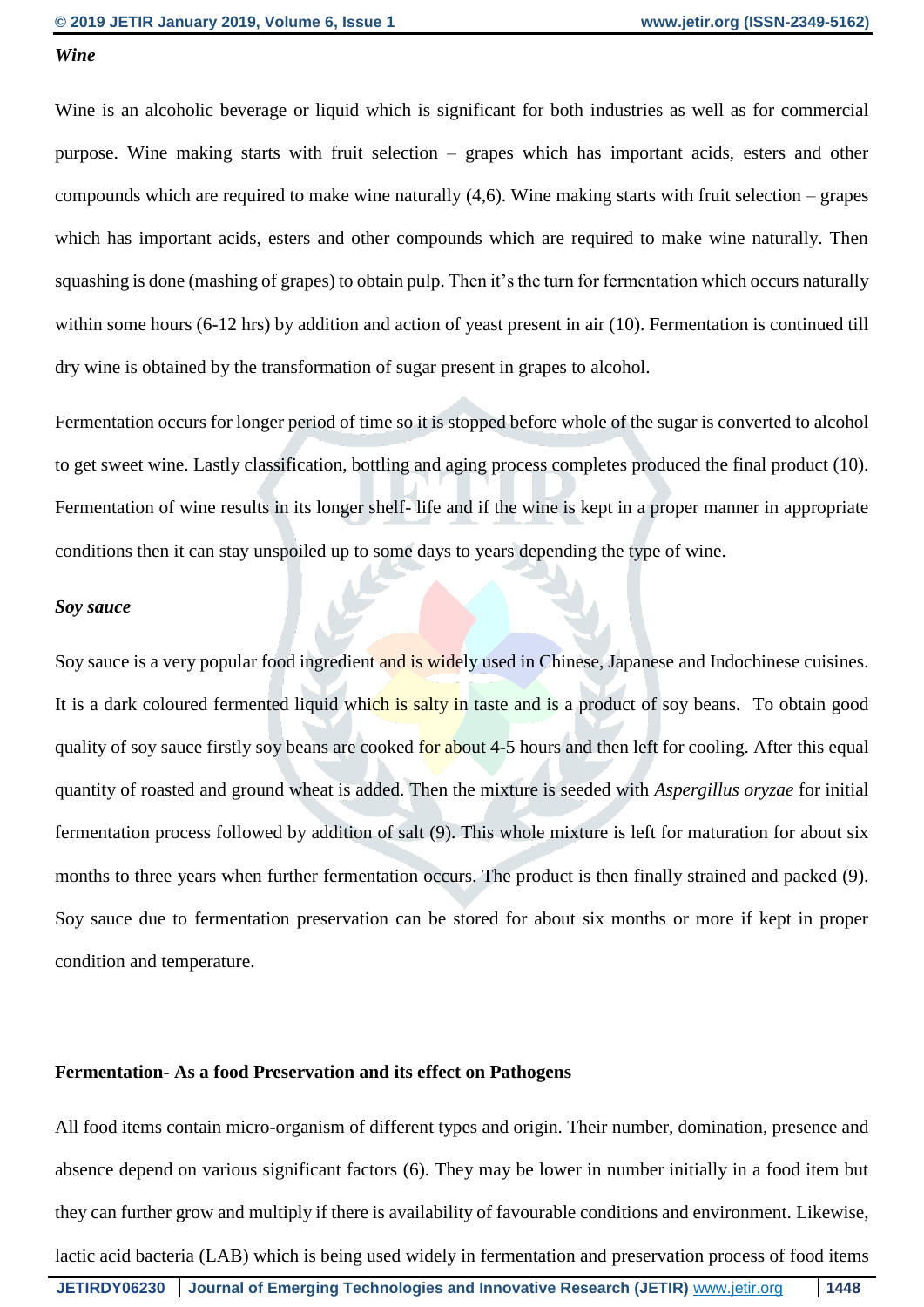can inhibit the growth of other microbes and will dominate in that environment in a food item. LAB includes Lactobacillus, Lactococcus, Leuconostoc, Streptococcus species which produces lactic acid as a result of fermentation. Preservation by fermentation using LAB has many additional benefits as it has properties of detoxification, improve immune system of humans, and so on (6, 7).

The enterococcus genus a member of Lactic acid bacteria can be found in different environments, mostly in human and animal intestines. They are used form many decades in fermented food preparation and also got the use to make probiotic starter cultures. Now, many studies are going on to find its application as a bacteriocin for food preservation and to prevent pathogens. Some studies have shown that it has its active effect against Gram negative strain of bacteria and also on *Listeria monocytogenes* (3)*.* Preservation by fermentation is an effective and desirable method of food preservation to extend the shelf life of food products. LAB has a wide application in food industries for fermentation, preservation and improvement of food quality overall (8).

These micro-organisms can use a wide variety of metabolites including organic acids (*propanoic acid, acetic acid,* etc), diacetyl, carbon-di-oxide and even antibiotics reutrocyclin produced by *lactobacillus reutri.* Additionally, they can also produce wide variety of bacteriocins, which have their action against pathogenic micro-organism *(Listeria monocytogenes, Clostridium botulinum, etc.)* present in food. (1, 4)

Nisin is a bacteriocin and is a preservative which is an inhibitory protein substance discovered and isolated during cheese making. Nisin has been used for many decades as a biopreservative in food products specially in dairy products and is the only bacteriocin which has been practically applied in food industries to process food, whereas Lacticin 3147 which is also a biopreservative discovered recently has many applications in food industries and is used for many food products (4, 6).

Both these bacteriocin which is derived from lantibiotic family contains β- methyllanthionine, lanthione and dehydrated amino acids. These antagonists have excellent potential to inhibit the growth of harmful and disease-causing pathogens and can make a food item safe to consume and extending its shelf life by acting as a great and natural food preservative (7, 8).